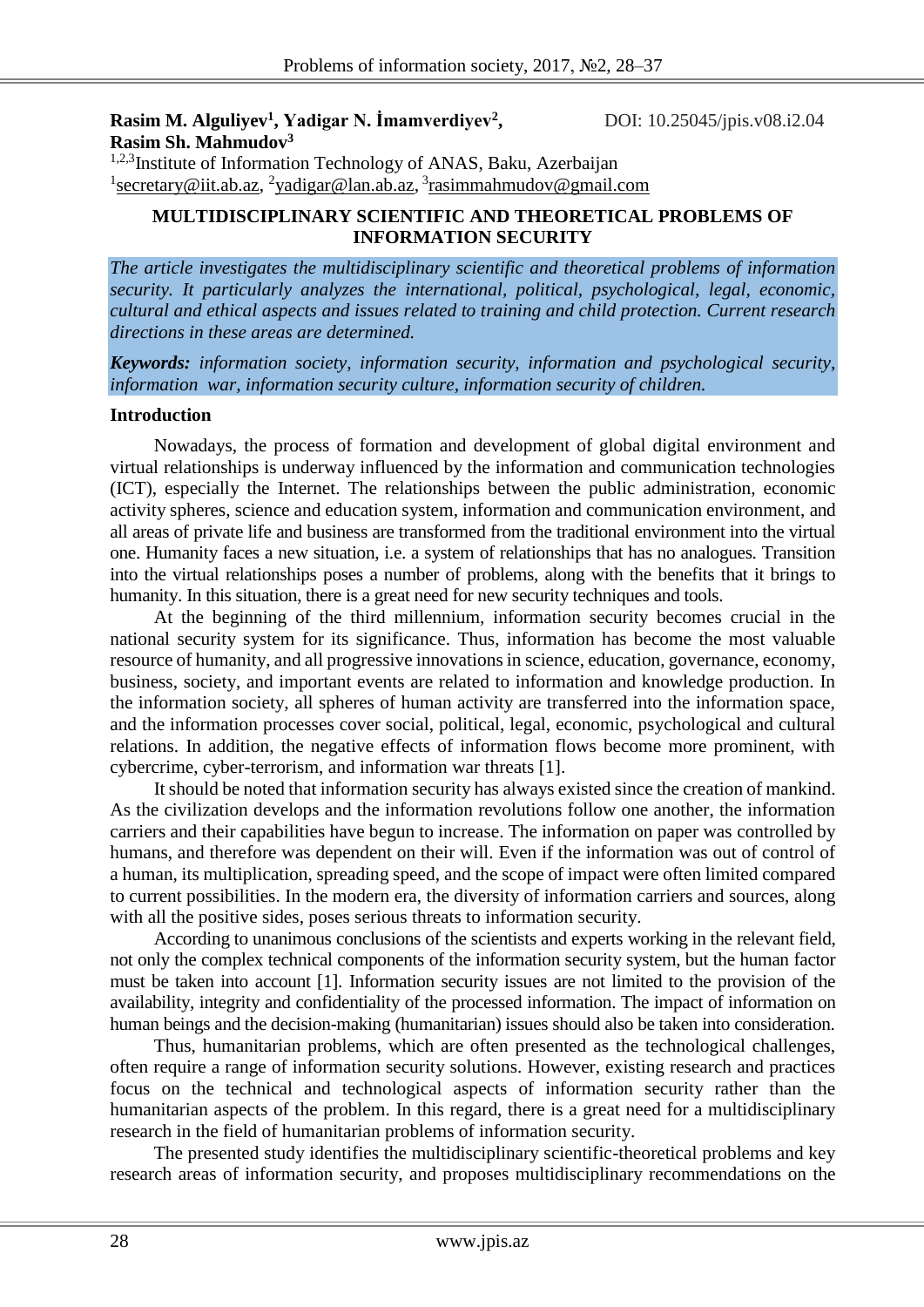formation of the information security system.

## **Political aspects of information security**

The political problems of information security cover the spread of information warfare, the dissemination of electronic intelligence and state secrets, dissemination of incorrect information and disinformation about important events and processes realized in the interests of the domestic and foreign political forces.

Different public-political communities aimed at changing the constitutional order and integrity of the country by force, the activities aimed at encouraging the social, ethnic, regional and religious aggression are regarded as more aggressive threats to the domestic politics [2].

To ensure information security in the domestic policy, the mechanisms to prevent the disinformation about the state policies, authorities, and officials should be developed and implemented.

The important targets of the information security in the field of foreign policy are the information resources of the state authorities, diplomatic representatives in foreign countries and international organizations.

It must be noted that, virtual space traditionally opens up opportunities for the contradictions between the peoples, countries, and religions. The virtual space has no certain borders. All states are equally close to each other here. Therefore, an information war and attacks are possible in the virtual environment anytime and anywhere.

Today, the special laboratories of power centers with global political allegations synthesize ethno, national and religious threats and conflicts for different regions and countries based on the multidisciplinary scientific approach. The synthesis process of these hazards involves historians, sociologists, conflictologists and other experts. Certain laboratories detect the damaging effects as *domino, butterfly,* and *snowball* by analyzing the contradictions in targeted regions and countries and synthesize the strongest information weapons [1].

In general, the scientific aspects of information security in the following areas are of great importance:

- scientific-theoretical problems of the formation and development of the information society;
- global information space, information imperialism and sovereignty of the national states (information);
- national interests of the states and information confrontations in the modern world;
- concepts and technologies of information warfare, problems of formation of information troops;
- values of society and modern information threats targeted at them;
- information security policy, priorities and strategy of the state;
- information security in the context of state bodies, political authority, society and identity;
- information security of political communications and political ethics;
- public control over information and information security, and civil society mechanisms.

## **Features of information and psychological safety**

Information and psychological security is understood as the protection against the influences of the harmful information that can change the mental state, psychological characteristics and behaviors of the individuals, social groups and human communities against their wills and desires.

These threats are targeted at the mentality and national-moral values of a whole nation and people. Given the fact that these values are of the key factors that form and strengthen a state, the level and scale of these hazards can be deeper understood. Specifically, the degradation of the mentioned values of the Azerbaijani society destroys the fundamentals of the family institution. The family institution acts as the main support and regulatory mechanism of the society. These values are affected (corroded) by these information and psychological impacts. Instead, the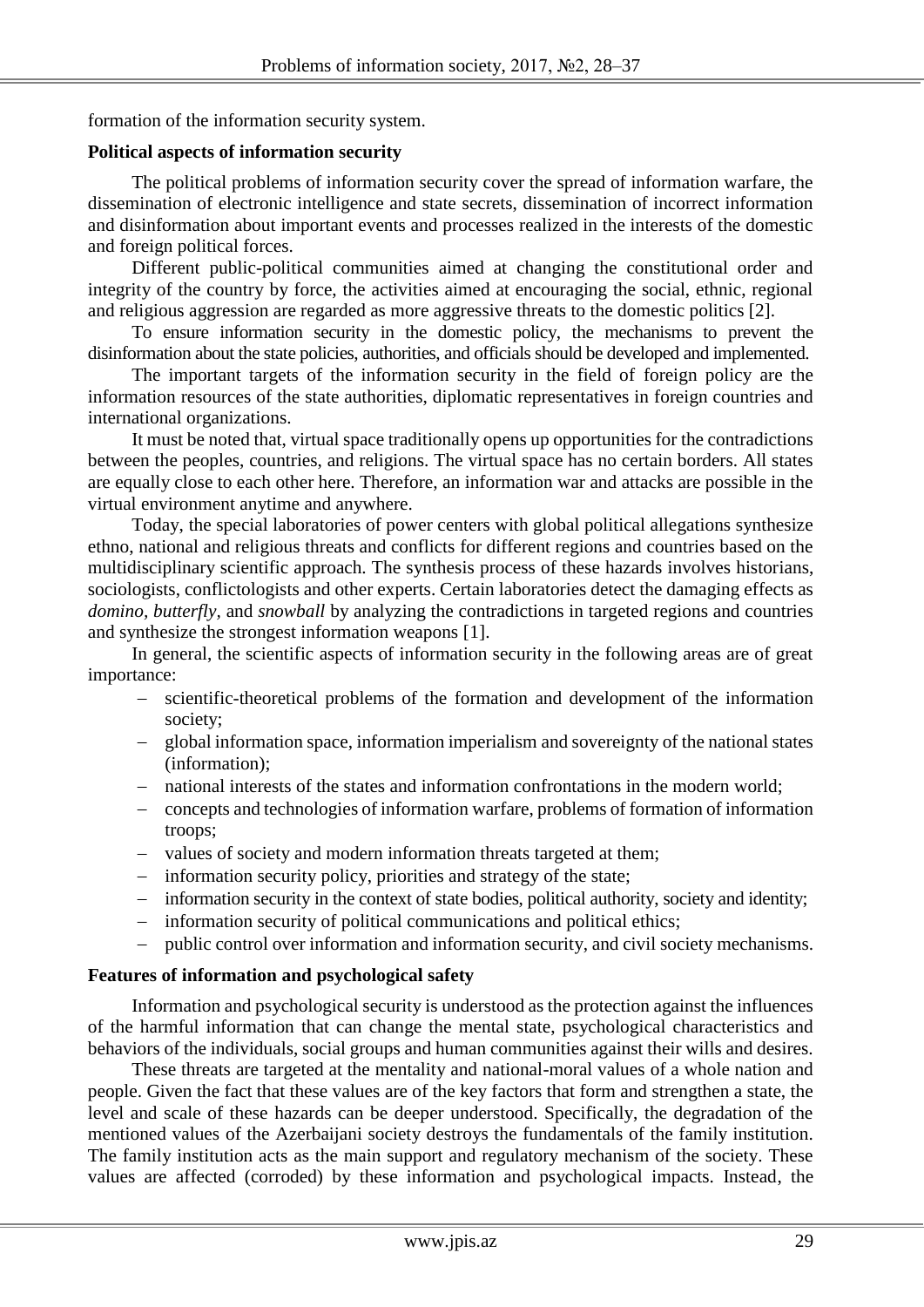axiological values of people - national and moral values are spoiled, historical and modern influential people are discredited, the institution of the family are destructed, the cosmopolitan feelings and the sense of humiliation for the past are instilled.

Compared to other types of impact, the information and psychological impact has some distinctive features as follows:

- having a broader impact on the country (reducing the development pace, creating largescale conflicts between the countries, ethnicities and other human communities, forming a dictated lifestyle in a large region, directing the management to desirable figures);
- capable to prepare long-term, multidisciplinary, complex and staged programs of information and psychological impact, which generate large dividends with small financial costs;
- having high privacy;
- lack of effective international and national remedies to protect these effects.

The abovementioned features of the information and psychological impact confirm that the most dangerous weapon of the  $21<sup>st</sup>$  century is the weapon of information.

Experts distinguish the main three groups of reasons for the exposure of the citizens, social and the general population to information-psychological impacts:

- 1. Political factors (change of the geopolitical situation after radical changes in different parts of the world, and the emergence of new national interests; emergence of new statehood in the terms of democracy, legality and information openness; collapse of existing team-administrative and political-administrative systems; information expansions of developed countries for the dissemination of the Western outlook, political and moral values; strengthening the international cooperation; low level of political, legal and information culture in the society).
- 2. Socio-economic factors (difficulties in transition to market economy; sustained inflation and decline in living standards; increase in unemployment; breakdown of the previous social structure; deepening of the differentiation in the society; increasing tension in ethnic relations in the society, the criminalization of crime, drug addiction, alcoholism, immorality, and social relations; deterioration of the health status of the population).
- 3. Moral factors (crisis of the state ideology; deformation of the public norms and values system; emergence of new forms of influence on individual, group and mass consciousness (including media and Internet technologies); poor assessment of the national and cultural-historical traditions and the effects of Western cultural templates on the public consciousness; destructive effects of non-traditional religious confessions, weakening of important social and cultural institutions (science, education, culture) of the state.

The solution of information-psychological security problems necessitates the researches in the following areas:

- development of the initial typology of threatening information effects; systematization of the diagnosis of such effects based on accepted and applied criteria; classification of the methods of the psychological protection of identity, community and state information threats;
- analysis and development of proposals for correcting appropriate methods and practices for enlightening and educating the children and adults; development of personal and group protective tools from manipulative and esoteric psychopathic and psychotechnical methods applied in electronic media and the Internet;
- organization and implementation of the psychological examination of information products;
- establishment of a psychological consulting system for the developers and users of the information products.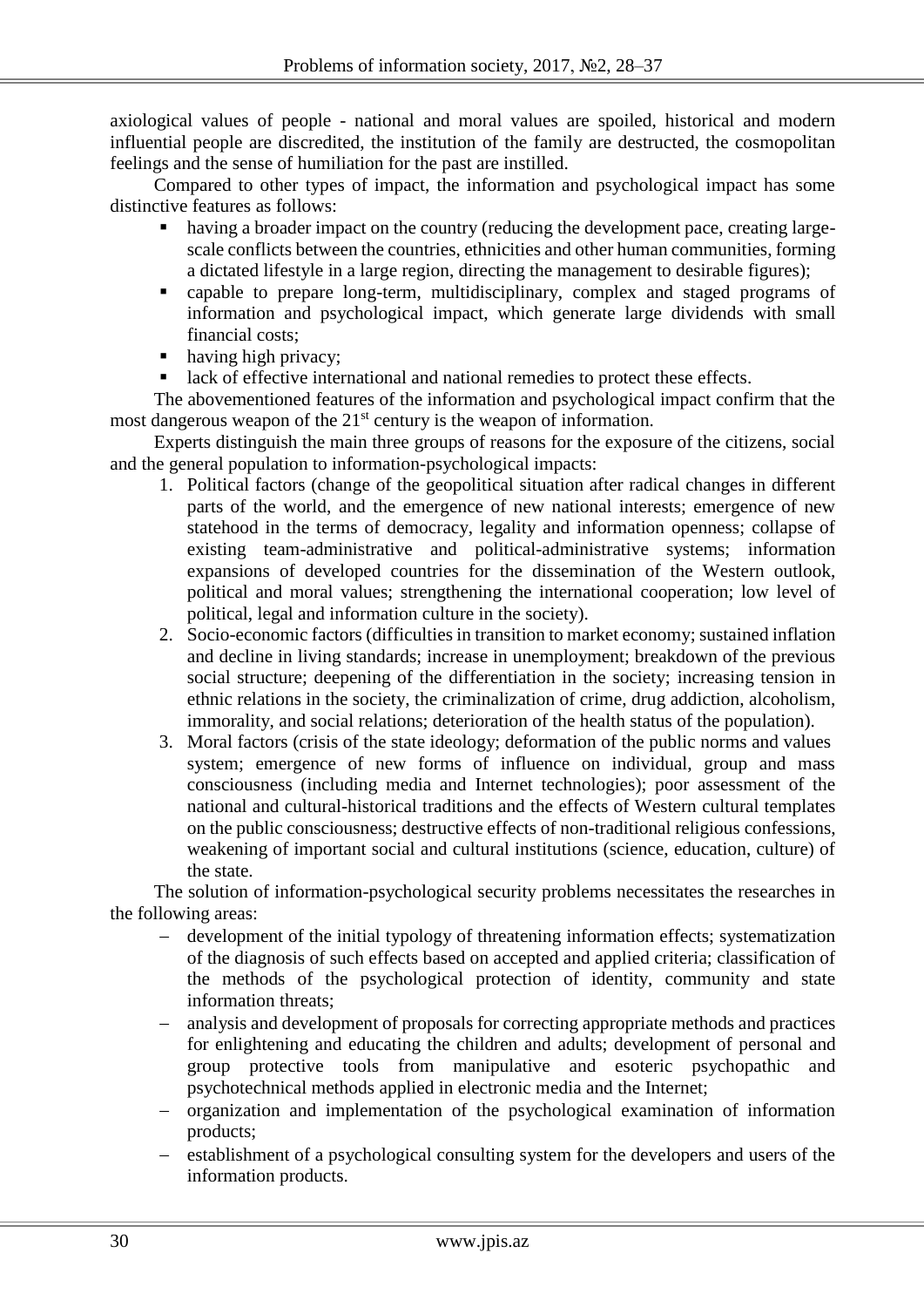In recent years, the role of public opinion has greatly increased in the socio-political processes and the psychological state of the population related to the development of electronic media. Therefore, the public opinion formation system should become one of the main objects of the provision of information-psychological security. From this point of view, it is necessary to study the characteristics of the formation and deterioration of the public consciousness. Furthermore, the psychological models of the system of the information-psychological impact, and the diagnostic tools of the prevention monitoring and methods of the appropriate effects should be developed.

## **Information security and globalization**

Before the Internet, the socialization took place very long. Therefore, the development rate of the civilization was low. Now, many opportunities have been created for the development of civilization and the emergence of flexible socialization. These processes are rapidly developing, consequently, science, education, technology, culture, economy, and law system are generalized and globalized.

The globalization process accelerates the transition from the national statehood to the global society. The globalization mainly focuses not only on the states and transnational companies, but also the ordinary people.

The globalization of technosphere leads to the formation of a single international technological and information medium. The social and cultural globalization, which takes place in the fields of science, culture, education, ethics and ideology, brings a new wave of unification and standardization to the spiritual sphere.

The globalization processes open up new perspectives in all areas of human activity and at the same time creates favorable conditions for serious threats. New threats to the globalization in the field of information security can be summarized as follows [5, 6]:

- interstate contradictions and conflicts are transferred to the information space; information contradictions are strengthened; information weapons are used; information wars are aggravated:
- **infogen disasters occur as a result of accidents and misfortunes in global information** and communication networks;
- global information infrastructure emerges, where it is difficult to controlled the criminal organizations and networks;
- new types of crime inherent in the global virtual environment emerge;
- **large amounts of personal data are illegally collected for criminal purposes;**
- total manipulation of public consciousness is possible.

The problem of ensuring information security in the context of globalization is of international, complex and multidisciplinary character. The solution of this problem directly depends on the quality of relevant scientific and methodological foundations and the level of international cooperation between the countries.

International co-operation may cover legislation, struggle with cybercrime, respond to incidents, scientific research, and hardware and software certification. However, in this strategic area, risks of economic, political and national security are also possible in the cooperation with foreign countries.

The problem of global information security was first mentioned in the Okinawa Charter on Global Information Society, adopted by the G8 leaders in 2002. At the next stage, the final documents of the World Summit on Information Society highlighted the need for real measures to ensure the safe use of ICT at the global, regional and national levels.

The UN plays a particular role in ensuring information security at the international level. The UN General Assembly has adopted five different resolutions on information security since 2000. Moreover, Organization for Economic Cooperation and Development, the World Telecommunication Union, and European Union Agency for Network and Information Security also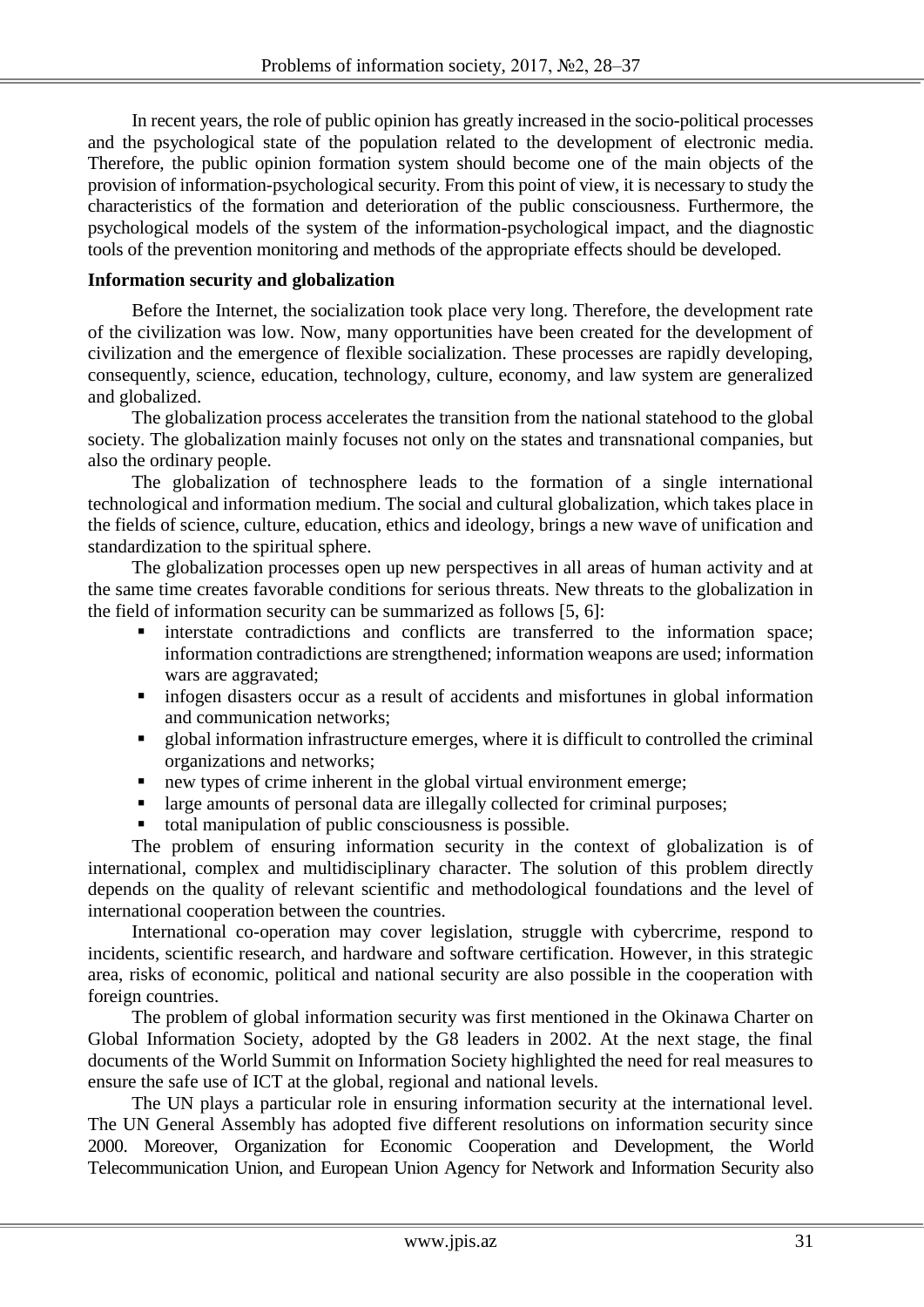develop regulatory and methodological documents and recommendations on information security [7].

Relevant legal basis should be established to ensure information security at the international level since the effective cooperation among countries is essential.

## **Legal problems of information security**

In the information society, people are citizens of their countries, bear responsibility for the laws of the state they belong to and realize their rights and obligations. They also become a virtual citizen of a new world, i.e. the virtual world. In this new world, a generally accepted system of law has not been formed yet. In addition, there are a number of problems related to the legal regulation of information security in the virtual environment.

The main objective of the legal regulation of information security is to eliminate the threats to the national interests in the information sphere and to minimize the losses from these threats.

One of the important areas of legal security of information security is conducting relevant research. These researches should cover the study of the following areas: the legal aspects of national interest in the information field, the legal tools and mechanisms that provide effective countermeasures against these threats, the cooperation opportunities in various fields of law to deal with the relevant subject area, the relations between the international and national legislation related to the relevant regulation.

Obviously, the legislation on information sphere does not have analogues in the history. Therefore, along with the lawyers, IT professionals, psychologists, sociologists, and educators should attend the development of relevant legislation.

The development of the regulatory framework in the field of information security is a very difficult and complicated process. This is due to the fact that the relevant regulatory framework is created to control social relations, which is still being formed, accompanied by contradictions. In fact, new giant media volumes are now beyond legal regulation. There is a need for a comprehensive study of the problems in this area and for the development and implementation of the real targeted strategies.

The formation of a legal framework in the field of international information security is a rather slow and complicated process. As with other issues, the international community is facing a typical problem, i.e. the interests of the countries do not coincide.

The international law also has some problems with information security issues. First of all, it should be noted that, international law has enough gaps in the sphere of information related to the universal recognition of the essence of international security. At present, the negotiations between the countries do not resolve this problem. For example, there is no general view of the assessment of an "aggression act" implemented by any country against another one by using ICT or media as a weapon. According to this aggression act, the visions of the jurisdiction of any state to be applied for self-defense are also controversial [7].

One of the major problems in the field of legal security of information security is related to the formation of a standard terminology. The international law does not have sufficient terms that can define the processes occurring in the field of information security. Moreover, the number of issues in the information sphere that can pose a threat to international security is substantially increased. However, not all of them can be explained with the existing legal terms.

The most difficult issue is the impossibility of information security in the framework of the jurisdiction of any country.

Factually, the use of ICT for criminal purposes is subject to the characteristic of the international law specified by the Charter of the United Nations. Thus, "threats of force", "use of force", "territorial integrity", and "state sovereignty" are envisaged in this UN document. Nevertheless, the international law does not refer to ICT as "tools" or "means" of "enforcement threats" or "use of force".

The use of media for criminal purposes, such as influencing the domestic policy of the state,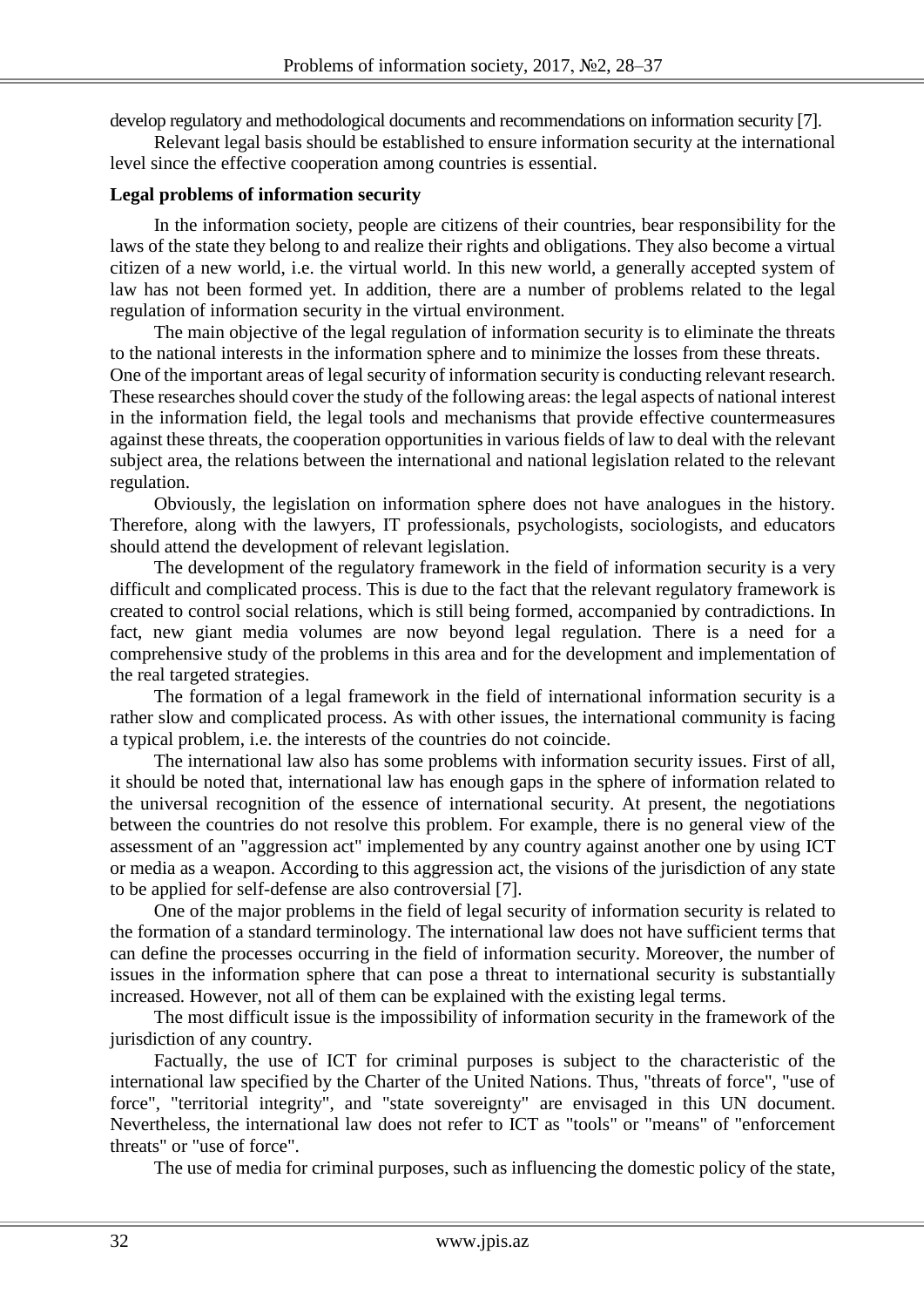changing its territorial integrity, or violating the state sovereignty, is not a subject of the international law.

#### **Economic problems of information security**

However, information security is perceived as a technological field of activity, some problems in this area are associated with more economic factors. As in any area, the economy of information security also has its own peculiarities. The economy of information security economy is an independent area of economy, although it is linked to a number of common economic laws and methods.

The increasing role of information in the society, including the economy, intensifies the interest in information security in economic sciences. In economic sciences, information security is referred primarily in terms of economic interests of the enterprise and the state.

One of the most important aspects is that the assessment of the economic value of the application of information security tools. Here, an analysis of the economic effectiveness of the costs involved in the provision of information security of the enterprise is the main research object [8].

The assessment of information security risks and threats is another trend. This trend incorporates the classification of information security threats and the systematization of information risks. In addition, the development of the methodologies for information risk assessment and analysis can also be referred to this trend.

Perspective aspects of the economy of information security include the creation of a system of information security risks insurance for individuals and legal entities and the development of economic methods of struggling with information security threats.

In general, scientific research in the field of economic information security should be conducted in the following trends [1, 9]:

- information security of modern social and economic systems;
- assessment of information security risks (including the value of information and information resources and the damages);
- models of information security risk insurance;
- modeling of investments in information security;
- evaluation of the vulnerability of certain sectors of the economy to cyber-attacks;
- information security of e-services, including e-commerce;
- resource allocation models for information security;
- economic regulation of property relations with information resources.

#### **Human resource training in information security**

Statistical data of the recent years show that most of information security violations occur due to the human factor, i.e., failure to follow safety procedures, human error, inadequate training, and lack of knowledge in information security.

It should be noted that the human factor depends not only on the professional competence, but also on the personal qualities. The personal qualities may include the ability to follow the ethical norms while performing professional duties, being disciplined, honesty, adherence to principles, responsibility, and emotional stability, self-control, keeping secrets, avoiding harmful habits, attentiveness, and sociability [1].

Currently, information security education focuses on training and retraining of human resources on technical aspects of information security. At the same time, there is considerable retardation in the field of training the specialists on information law, methodology and organization of computer crime investigation. To successfully fight the cybercrime, it is necessary to adopt the curriculum on the training of the professionals both in computer crime investigation and information security [10].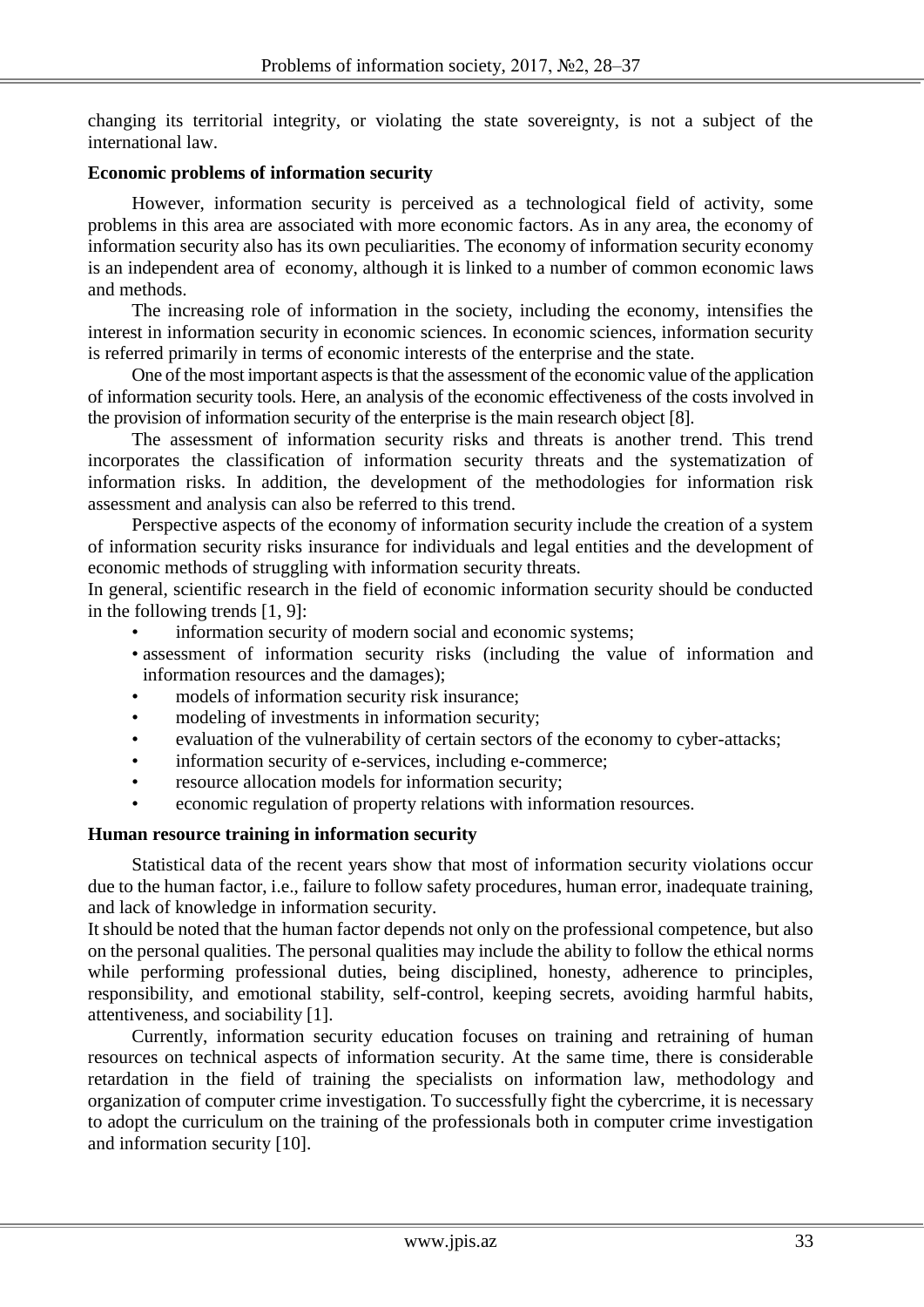The demand for highly qualified specialists in the field of information security can only be met through the comprehensive use of the opportunities of secondary, higher and additional vocational education. The corresponding demand can also be provided by ensuring the permanent educational process.

One of the important issues in the relevant personnel training process is the establishment of close relationships between the teaching process and the information security research. Obviously, the quality of teaching depends on the depth of the relevant scientific research. Excessively scientific IT technology requires the highest level of the specialists in this area.

Another important issue is the content of the curriculum. The content of relevant curricula should be updated once a year (at the start of each academic year) to ensure the latest achievements in the field of information security.

One of the problems arising in the training of information security workforce is the logistical support of the teaching process. Practical and laboratory workshops should be conducted in the places specially equipped with the introduction of modern technologies.

Training in the field of information security should be carried out not only in the technological field, but also on different aspects of information security, i.e., highly qualified lawyers, doctors, psychologists, journalists, sociologists, technologists and political scientists in the field of information security should be prepared.

## **Information security culture**

In the information society, the importance of information culture in the context of common cultural norms is increasing. Information culture is the ability to use modern ICT to search, receive, store, process, analyze and provide the needed information and ensure its completeness, objectivity, confidentiality, legal and ethical compliance [11].

One of the components of information culture is the information security culture. In this regard, the most effective anti-threat strategies is to form a culture of information security of the citizens.

Information security culture is the ability to protect personality from harmful information and psychological impacts and to ensure the security of its information. In addition, the culture of information security is the process of continuously improving the personality and its information by creating and maintaining the level of protection against harmful effects through existing knowledge, attitudes and skills. It is also the process of a complete improvement resulted in the provision of information needs [12].

Technical knowledge and skills on information security, information effects harmful for moral and psychological health of a human and the knowledge and skills on the methods of protection against them, and following the legal and ethical norms when using information resources are the core of the information security culture of the human.

One of the most important mechanisms for the formation of the culture of information security is to educate the civil servants about the proper assessment of safety, the use of information technologies responsibly, and the adequate response to the incidents related to the information security breaches. Unlike non-governmental organizations, the civil servants need to be more tolerant to the harmful information and psychological effects.

The process of forming the culture of information security in the state bodies should be of comprehensive character and include the process of creating a corporate and information culture. The following measures should be taken to establish and improve the culture of information security in state bodies [12]:

- strengthening the relevant legislative framework;
- developing and proper implementation of the guidelines for formation and use of national information resources;
- establishing the organizational, personnel and resource bases for the monitoring system of the information security threats in the state bodies, and using their capabilities in the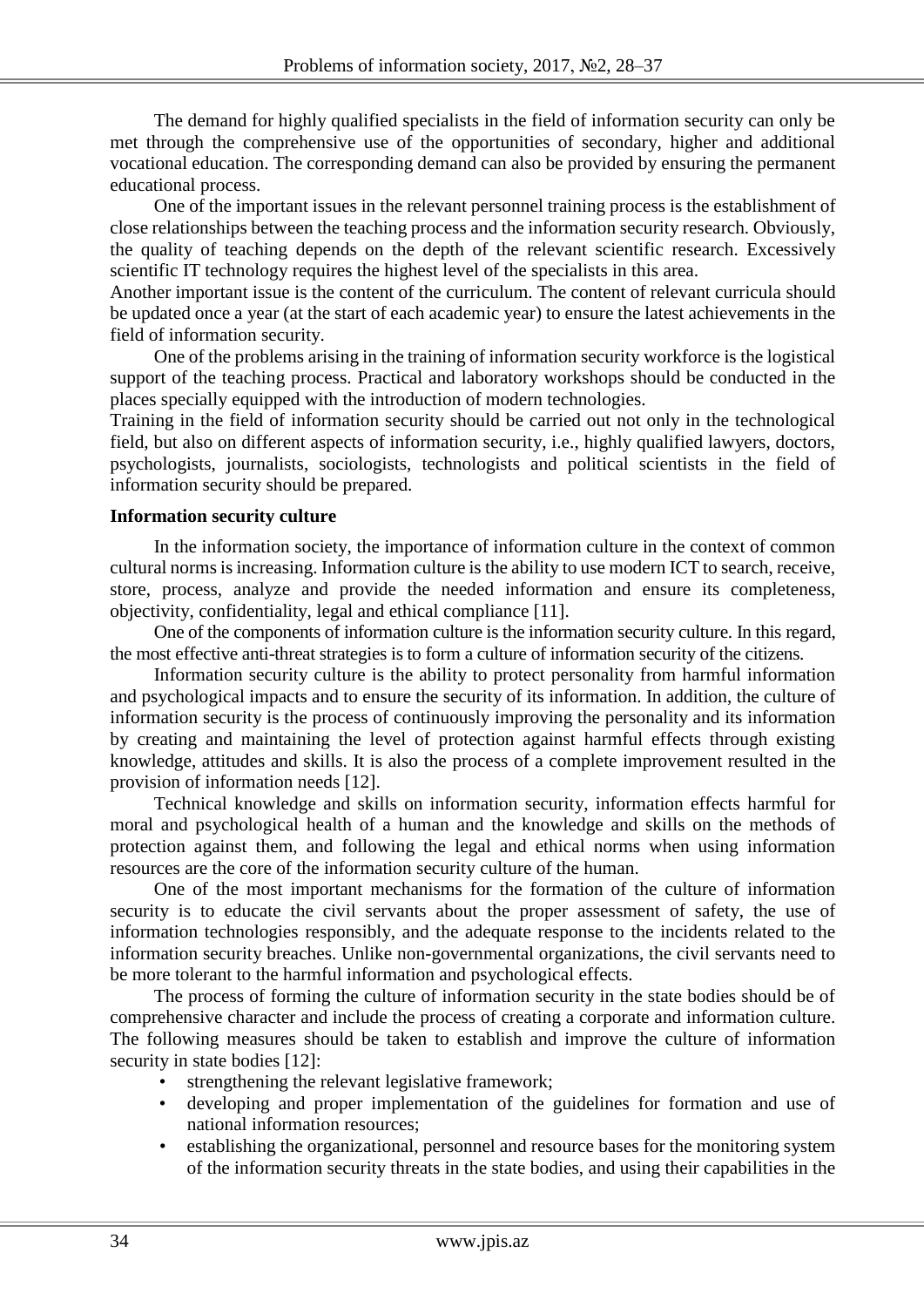assessment of the information security of the state structures;

- improving the system of control over the civil servants' performance related to information;
- increasing the rate and organization of civil servants' training, and developing the special training programs on information security.

Forming of information security culture in non-governmental organizations is also crucial. The information security culture of an organization implies the respect for the common interests of all employees in the organization concerning the information. This is the common interests of the business owners, founders, customers, partners, managers and employees. The relevant behavior is one of the key conditions to support the mutual trust-based relationships of the parties with common interest in the strategic perspective.

In general, scientific research in the following areas is urgent within the context of the formation and development of information security culture [10]:

- main aspects of the state policy in the field of information security culture;
- awareness of the population about information security issues;
- content and structural components of information security culture;
- mechanisms for the formation of information security culture;
- formation of information security culture in organizations;
- measurement (identification of indicators) of information security culture.

#### **Information security ethics**

Ethical norms play an important role in ensuring information security. Self-regulation based on the moral and ethical standards is one of the most effective ways to protect participants from antisocial behavior. Moral and ethical norms of the society can play a key role in creating new legal regulations and improving existing ones in the future. Thus, the ethical norms that correspond to the reality posed by the information society can act as the guarantor of the information security of the identity, society and state.

The importance of this new information security institute has led to the emergence and significance of a new field of research, i.e., information ethics. Information Ethics studies the peculiarities of the social impact of the computer technology on the society and the moral norms formed based on these technologies and the consciousness of their developers and users. Information Ethics is a field of science and knowledge that combines professional ethics, consumer ethics, and some issues of the state policy [13].

At present, most technologies affecting the professional ethics of any field of knowledge are related to information. This circumstances cause high demands for professionals - programmers, system administrators, and information security analysts.

The International Federation of Information Technology has recommended the adoption of a code of computer ethics based on the ethical standards specified in the codes of the relevant organizations of other countries. These standards are based on 10 basic principles, taking into account the local cultural and ethical traditions [14].

All relevant codes urge to honestly fulfill the duties based on the fulfilment of four basic moral and ethical principles (privacy, integrity, private ownership and availability); professional and social responsibility; increasing the qualification; ethic norms such as race, religion and ethnicity.

The 36th UNESCO General Conference in 2011 adopted the Code of Ethics in the Information Society. This document proves that, as in real life, the rights and freedoms of people should remain unchanged in the information space [15].

The education system has important tasks in the formation of the information security ethics among the participants of the information relationship. Students should be aware of the legal, social, and ethical aspects of information security.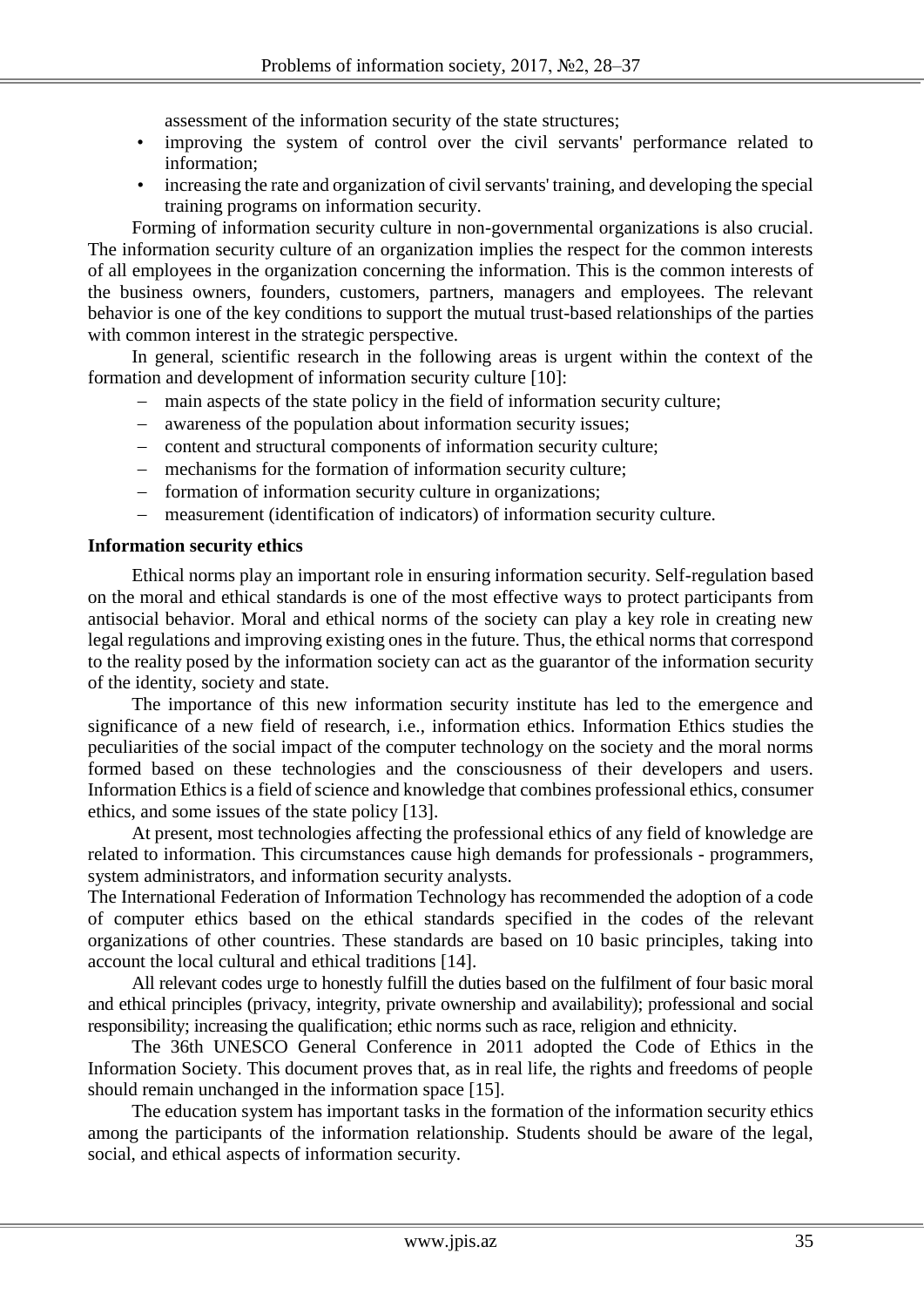## **Information security of children**

Information streams strongly influence the children in the information society. Children acquire the filtered information from the surrounding environment: from the Internet, media, various communication tools and communicating people. Studies on the information security of children show that there are still some unresolved problems in this area. The solution of these problems, first of all, requires multi-aspect and multidisciplinary approach to the issue. Experts believe that the information security of children has groups of threats related to the physical health (criminalization of information space, failure to follow computer rules and regulations), psychological situation (manipulation of consciousness, dependence on computer and network games, cyberbullying, trolling, threatening, humiliation), spiritual development (impact of prohibited information for children, the main threats related to trafficking in human beings, the effects of violence, involving to extremism and terrorism, restriction of information rights, nonethical behavior in social networks), and material loss (private data theft, malicious software effects, illegal purchase though the Internet, copyright infringement) [10].

It is necessary to create a safe information and educational environment to ensure the moral, physical, psychological and social health of children. The following measures must be taken in this regard:

- establishment of appropriate organizational and legal mechanisms to protect children from the spread of information damaging their health and development;
- application of systems restricting the access to information preventing children from being educated as citizens, data filtering tools and other appropriate hardware, software and technological facilities;
- prevention of Internet addiction of children, providing the knowledge and skills to children to be responsible and safely behave in virtual environment;
- enlightenment of the parents about the methods to protect information damaging the children's health and development;
- provision of information security for all categories of listeners, and inclusion of behavioral issues into curriculum;
- psychological and pedagogical features of the informatization process of education, and the organization of special courses for pedagogics and psychologists on the prevention of negative impact of ICT on a child identity;
- development and implementation of special courses for classroom manager, kindergarten educators and social educators with families on information security issues;
- development and implementation of information courses for parents to protect their children from harmful information;
- provision of all educational institutions and electronic libraries with software products that ensure the content filtering of the Internet traffic;
- performance of the content filtering by the Internet providers in transferring the Internet traffic to the educational institutions.

It should be noted that it is impossible to provide the children's information security on the Internet without the involvement of the parents. The reality proves that many parents do not realize the existing and potential dangers for children on the Internet. Therefore, it is important to combine the efforts of parents and educational institutions to ensure the information security of the children on the Internet.

## **Conclusion**

The study of humanitarian fields of information security shows that these areas are a new and extremely complex, multifactorial subject of multidisciplinary scientific research. All of this requires the combination of efforts by humanitarian and technical scientists and experts in the field